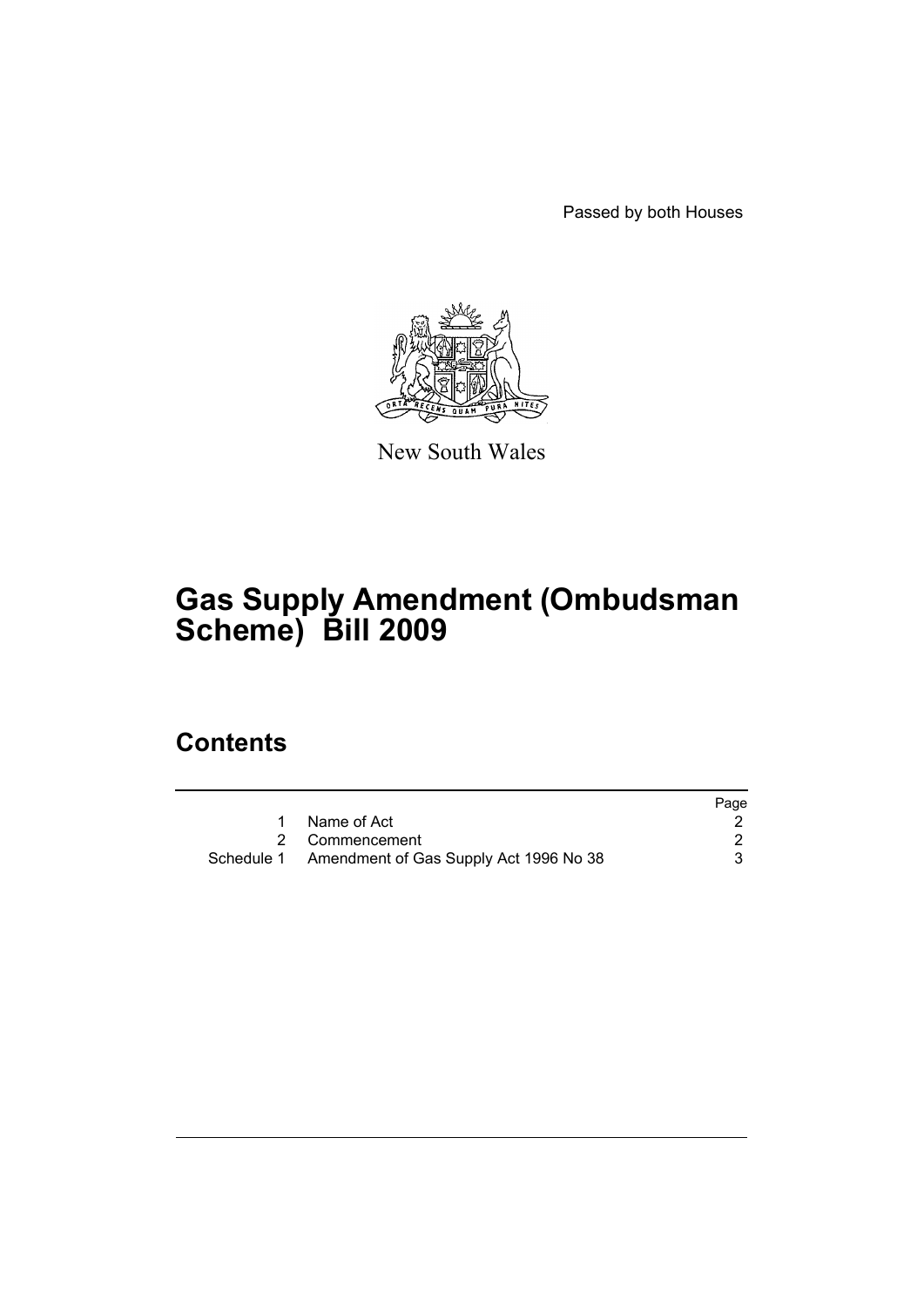*I certify that this public bill, which originated in the Legislative Assembly, has finally passed the Legislative Council and the Legislative Assembly of New South Wales.*

> *Clerk of the Legislative Assembly. Legislative Assembly, Sydney, , 2009*



New South Wales

## **Gas Supply Amendment (Ombudsman Scheme) Bill 2009**

Act No , 2009

An Act to require gas reticulators to join the gas industry ombudsman scheme.

*I have examined this bill and find it to correspond in all respects with the bill as finally passed by both Houses.*

*Assistant Speaker of the Legislative Assembly.*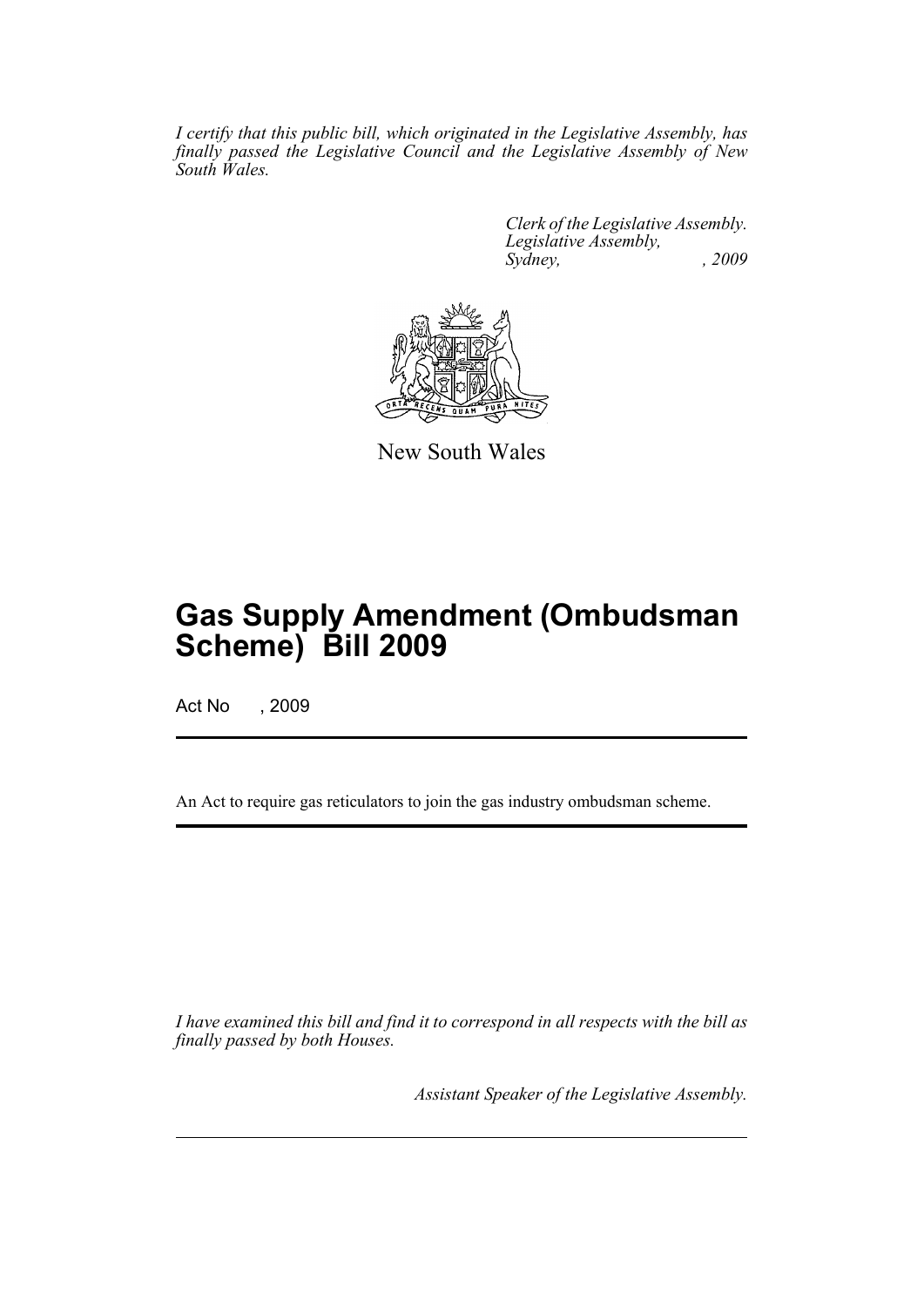## <span id="page-2-0"></span>**The Legislature of New South Wales enacts:**

### **1 Name of Act**

This Act is the *Gas Supply Amendment (Ombudsman Scheme) Act 2009*.

### <span id="page-2-1"></span>**2 Commencement**

This Act commences on a day to be appointed by proclamation.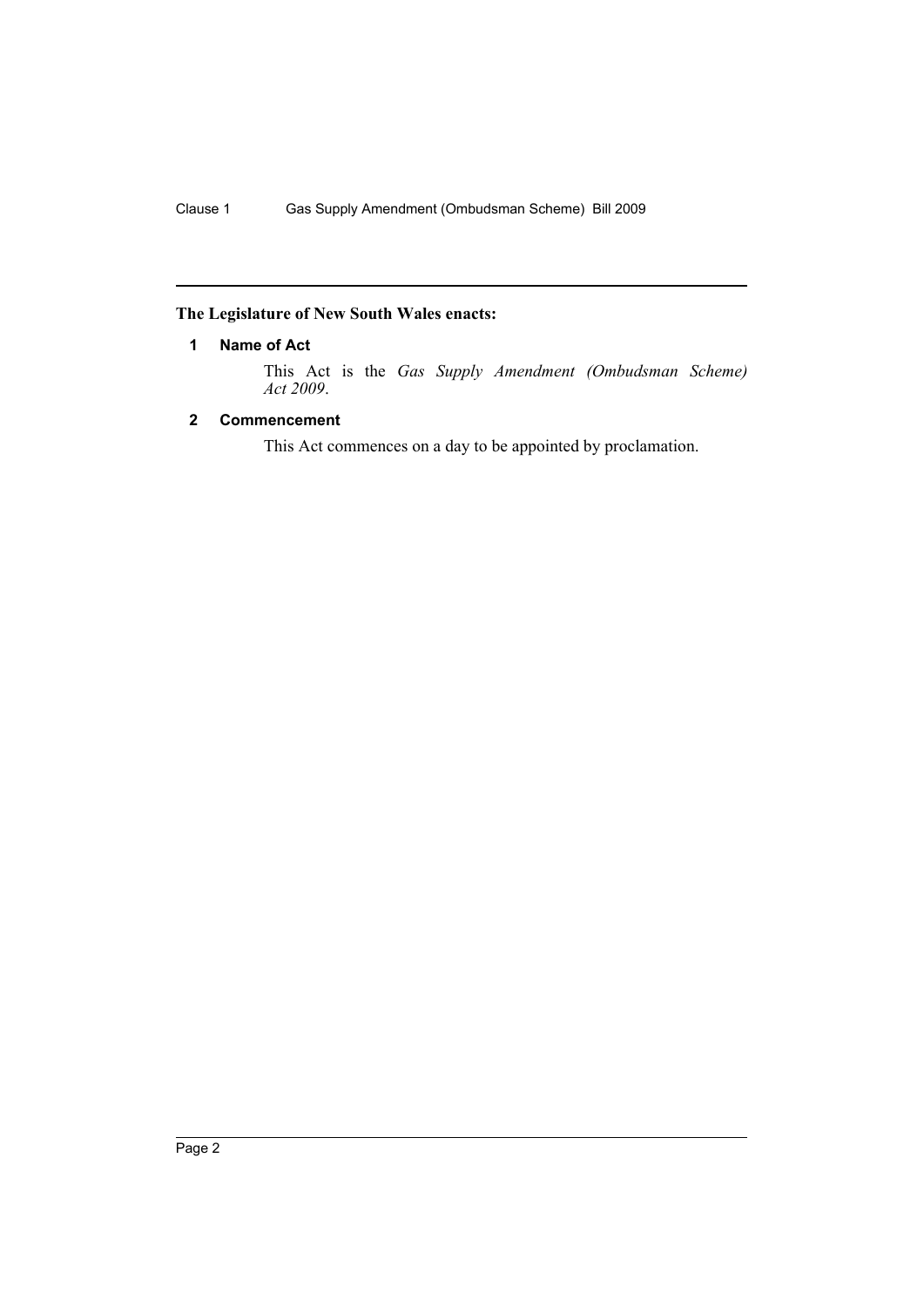Gas Supply Amendment (Ombudsman Scheme) Bill 2009

Amendment of Gas Supply Act 1996 No 38 Schedule 1

## <span id="page-3-0"></span>**Schedule 1 Amendment of Gas Supply Act 1996 No 38**

#### **[1] Section 33G Gas industry ombudsman scheme**

Insert after section 33G (1) (b):

(b1) disputes between small retail customers and reticulators and complaints by small retail customers about reticulators, and

#### **[2] Section 33G (2) (a) and (c)**

Insert "and reticulators" after "suppliers", wherever occurring.

#### **[3] Section 33G (5)**

Insert "or reticulator" after "supplier".

#### **[4] Section 33H**

Omit the section. Insert instead:

#### **33H Authorisation conditions relating to approved gas industry ombudsman schemes** (cf section 96C of Electricity Supply Act 1995)

- (1) It is a condition of a reticulator's authorisation and of any supplier's authorisation under which a supplier supplies natural gas to small retail customers that:
	- (a) the authorisation holder must be a member of an approved gas industry ombudsman scheme, and
	- (b) the authorisation holder is bound by, and must comply with, any decision of the gas industry ombudsman under the scheme relating to a dispute or complaint involving the authorisation holder and a small retail customer.
- (2) This section does not apply in respect of an authorised reticulator if the authorised reticulator is exempt from the requirement to be a member of an approved gas industry ombudsman scheme.
- (3) The Minister may, by order in writing, exempt an authorised reticulator from the requirement to be a member of an approved gas industry ombudsman scheme if of the opinion that the authorised reticulator is not currently engaging in any activities for which an authorisation is required.

#### **[5] Schedule 2 Savings, transitional and other provisions**

Insert at the end of clause 1 (1):

*Gas Supply Amendment (Ombudsman Scheme) Act 2009*